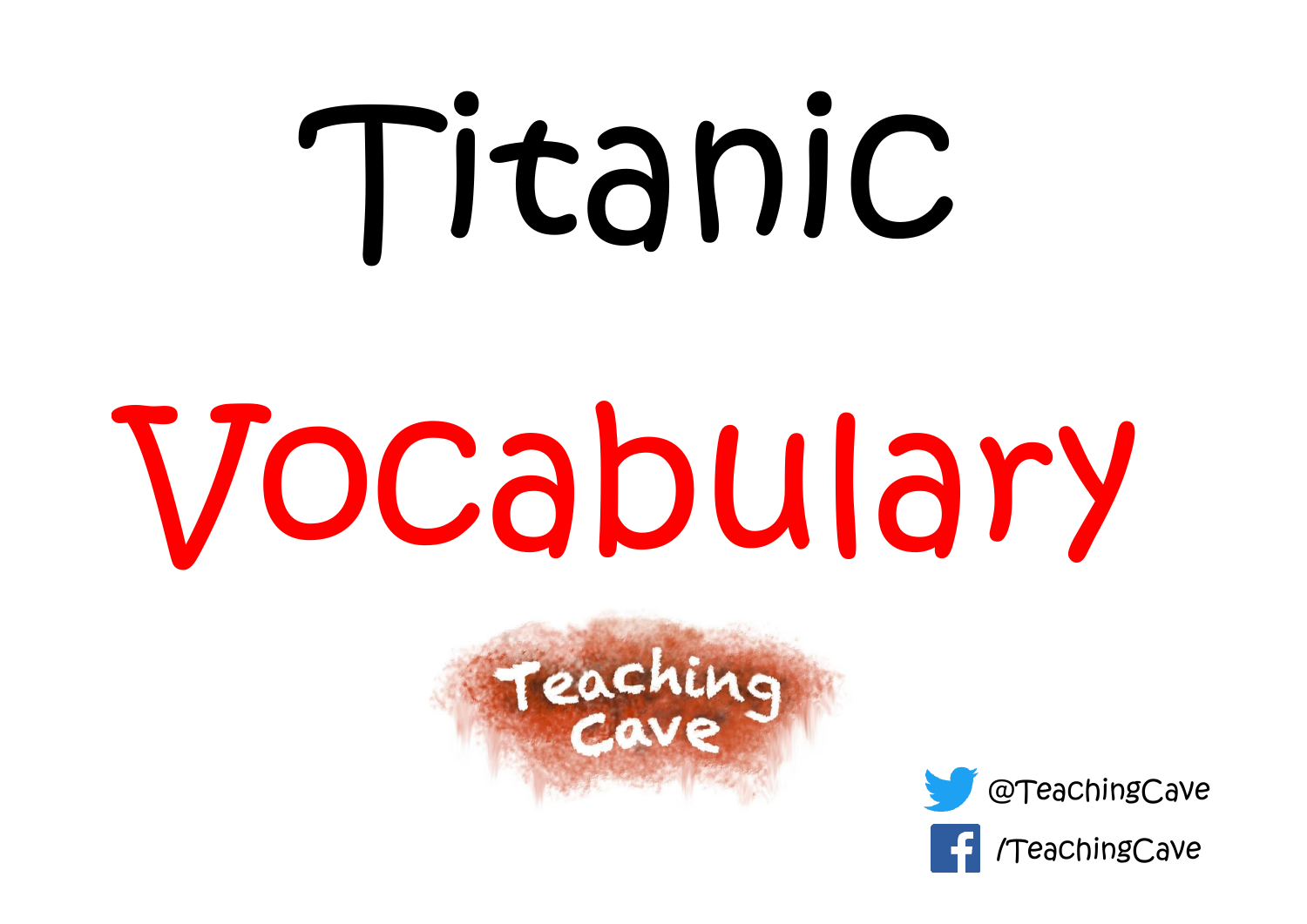## Contents

- Page 3 Notable People
- Page 4 Titanic Nouns
- Page 5 Titanic Verbs
- Page 6 Titanic Adjectives
- Page 7 Word Exploration cave
- Page 8 Definitions

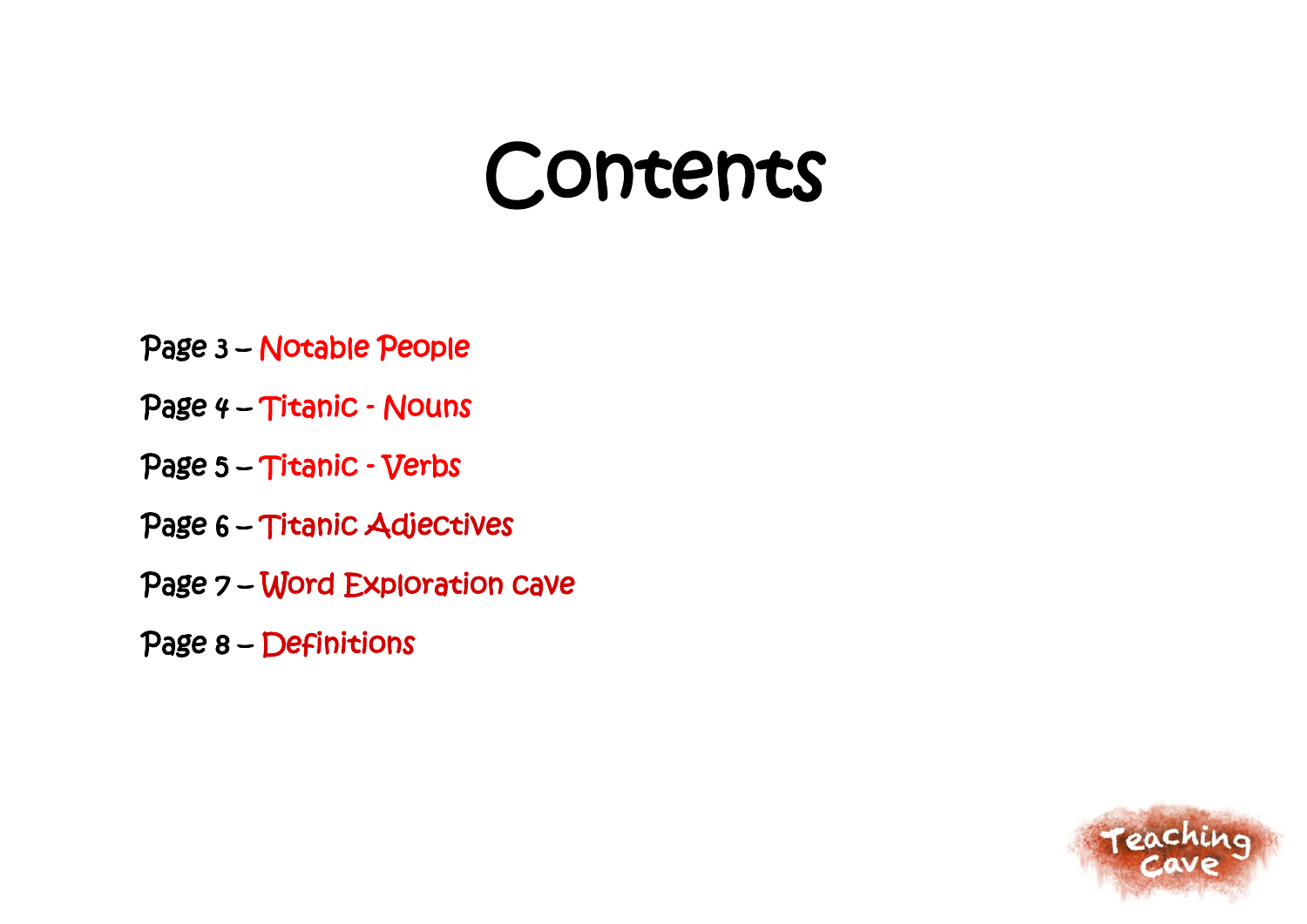### Titanic – Key People

#### Can you research the role of the following notable people?

| John Jacob Astor IV        |  |
|----------------------------|--|
| Thomas Andrews             |  |
| Charles Herbert Lightoller |  |
| <b>James Moody</b>         |  |
| Reginald Lee               |  |
| Henry Tingle Wilde         |  |
| <b>Frederick Fleet</b>     |  |
| Margaret Brown             |  |
| William McMaster Murdoch   |  |
| Edward John Smith          |  |
| <b>Jack Phillips</b>       |  |
| Bruce Ismay                |  |

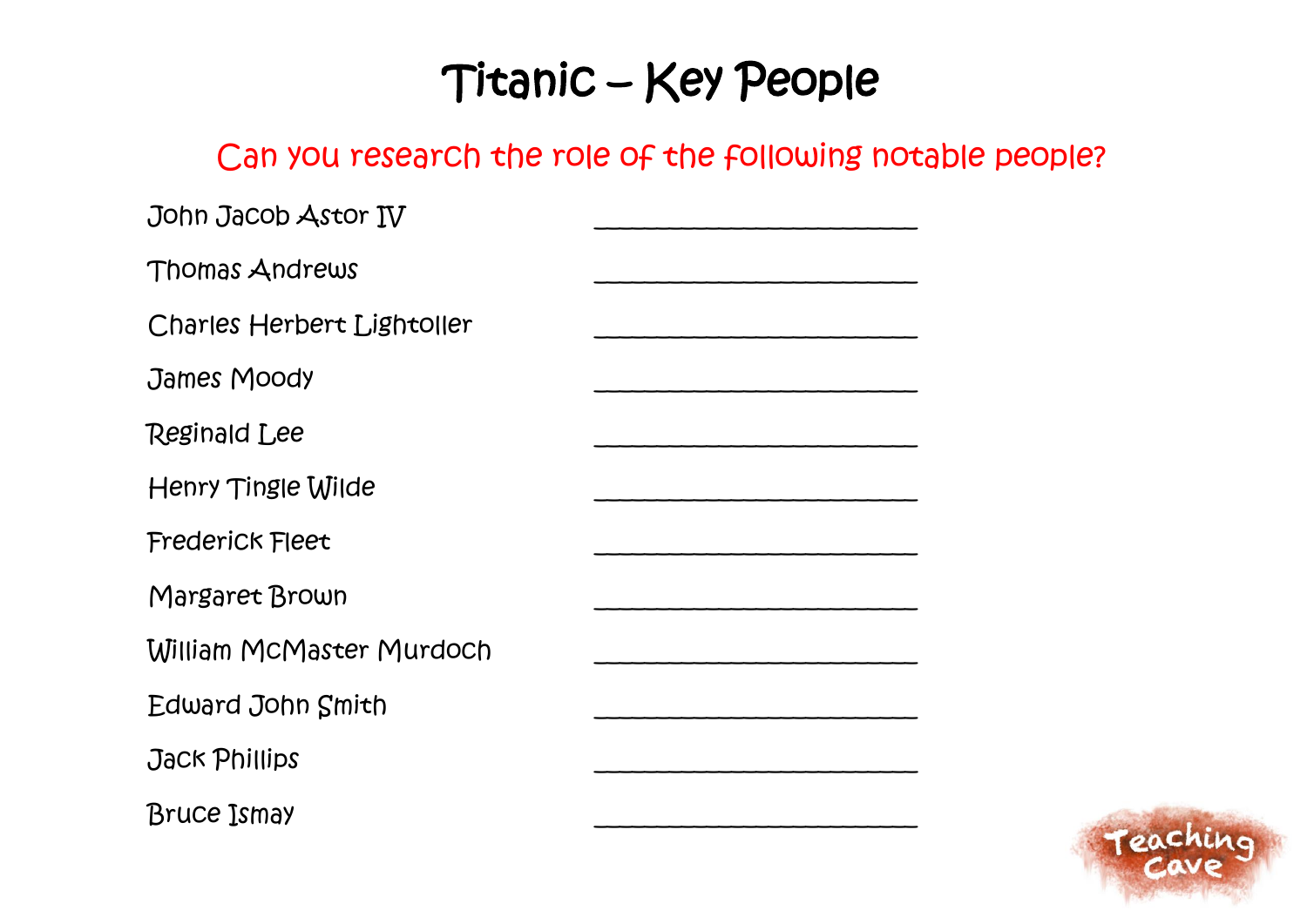## Titanic - Nouns

#### How many of these words have you included in your writing?

| Funnel           | Waves           | Deck                 |
|------------------|-----------------|----------------------|
| <b>Iceberg</b>   | CQD             | <b>Boiler Room</b>   |
| Lifeboats        | Lookouts        | Crow's Nest          |
| Radio            | Wreck           | Propeller            |
| Atlantic Ocean   | White Star Line | <b>Engines</b>       |
| Poop Deck        | Coal Bunker     | <b>Bridge</b>        |
| Cargo            | Restaurant      | Crew Quarters        |
| Marconi Room     | Fireworks       | Southampton          |
| Cobh             | Carpathia       | Voyage               |
| Starboard        | Hull            | Bow                  |
| Watertight Doors | Stern           | $14^{th}$ April 1912 |
| Passengers       | Anchor          | Teach                |

 $\bullet$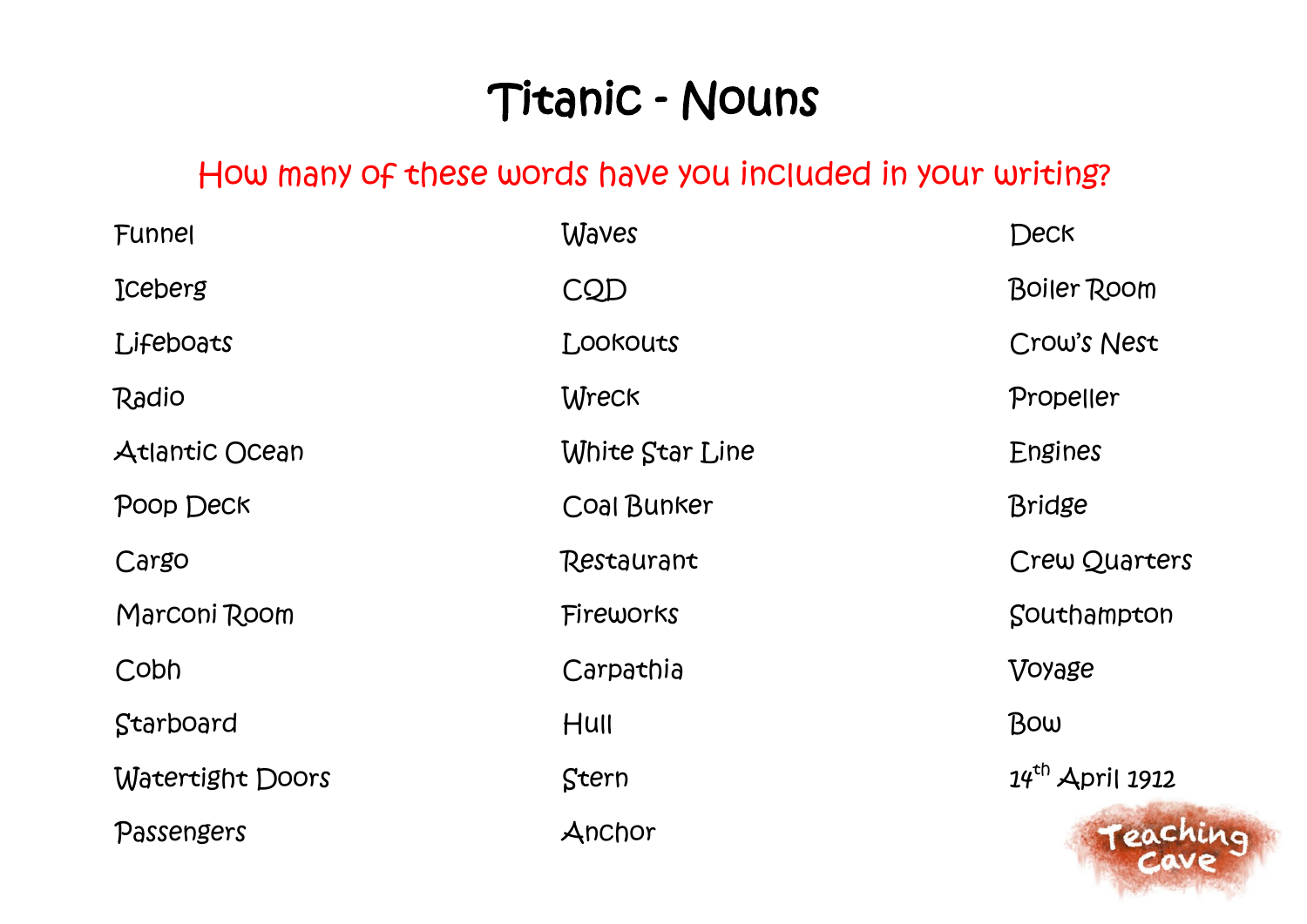### Titanic - Verbs

#### Can you add in some of these words to make your sentences even better?

| Tremble         | Signal         | Elude          |
|-----------------|----------------|----------------|
| Protect         | <b>OCCUPY</b>  | Announce       |
| Command         | Interfere      | Insist         |
| Confide         | Declare        | Dictate        |
| Exclaim         | <b>Explode</b> | <b>Express</b> |
| Falter          | Guide          | Influence      |
| Interfere       | Instruct       | Mourn          |
| <b>Boarding</b> | Suggest        | Acknowledge    |
| Bellow          | Gasp           | <b>Breathe</b> |
| Calculate       | Concentrate    | Conclude       |
| Evacuate        | <b>Hinder</b>  | Lower          |
| Operate         | Reiterate      | T<br>Separate  |

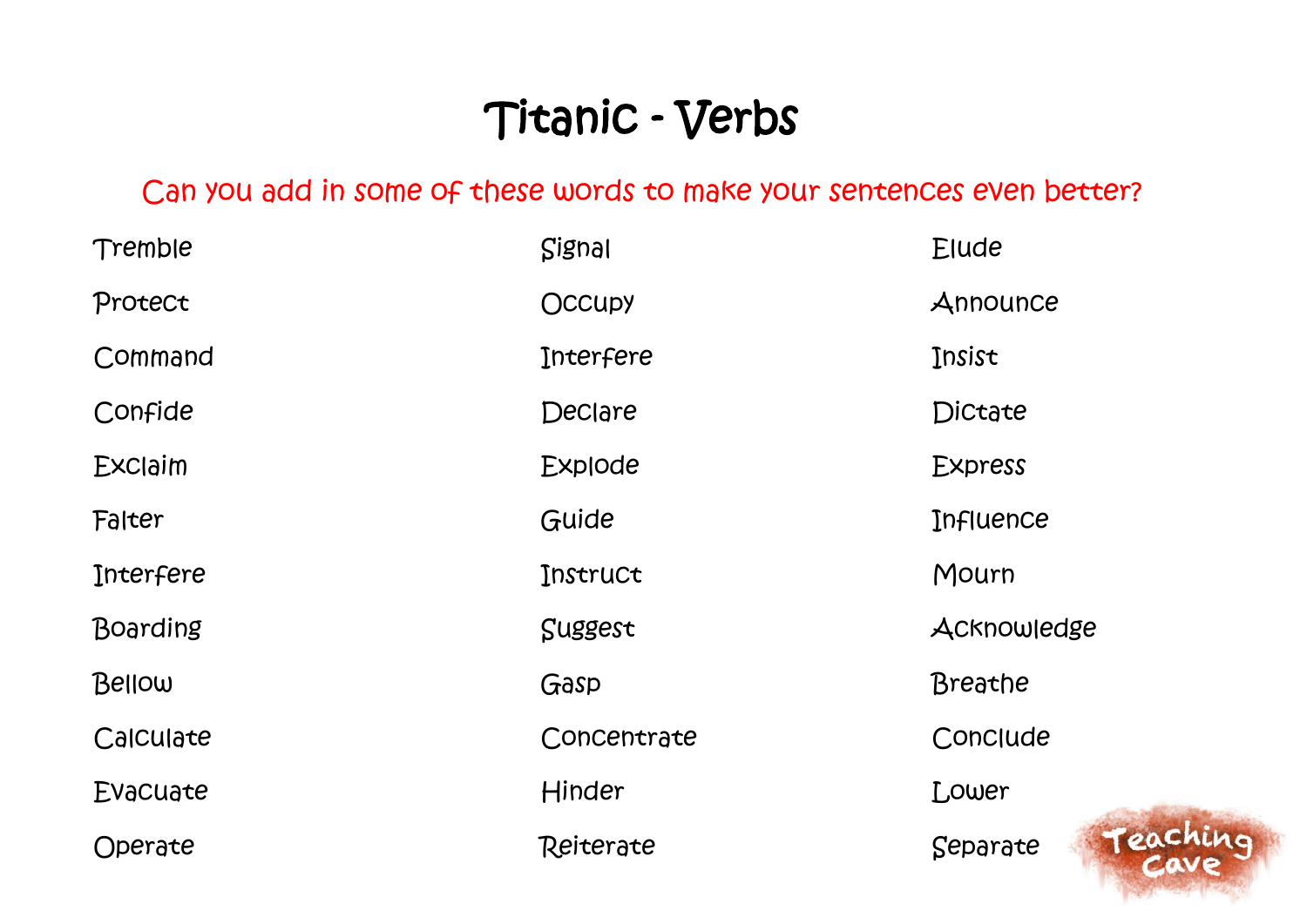### Titanic - Adjectives

#### Can you include some of these words in your writing?

| Abandoned         | Admirable               | Aggressive      |
|-------------------|-------------------------|-----------------|
| <b>Agonising</b>  | Altruistic              | Anguished       |
| Anxious           | Assured                 | Austere         |
| Avaricious        | Brisk                   | Buoyant         |
| Candid            | Colossal                | Compassionate   |
| Competent         | Composed                | Constant        |
| Cooperative       | Courageous              | Cultivated      |
| Deafening         | Decisive                | Diligent        |
| Dismal            | Doting                  | Eminent         |
| <b>Flickering</b> | Flustered               | Forceful        |
| Glamorous         | <b>Haunting</b>         | <b>Helpless</b> |
| Immediate         | Incomprehensible        | Lavish          |
| Spirited          | <i><b>Unwieldly</b></i> | Vacant          |

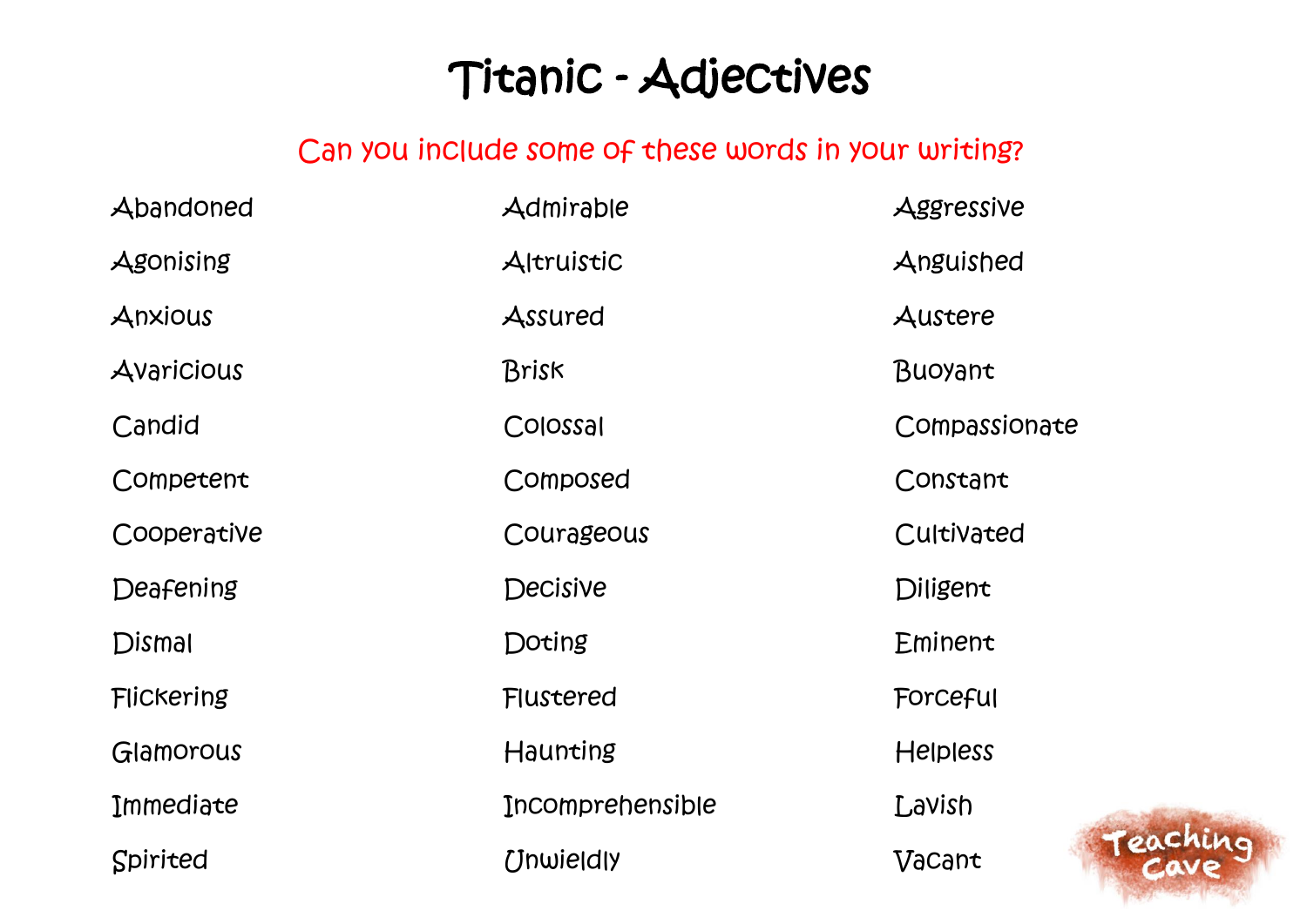## Word Exploration Cave

Choose a word and let's explore a little more!

| Use in a sentence: ___________ |           |                              |              |               |           |
|--------------------------------|-----------|------------------------------|--------------|---------------|-----------|
| Synonyms:                      | Antonyms: | This word is associated with | Association: | Illustration: |           |
|                                |           |                              |              | eac           | <b>iq</b> |

Cave